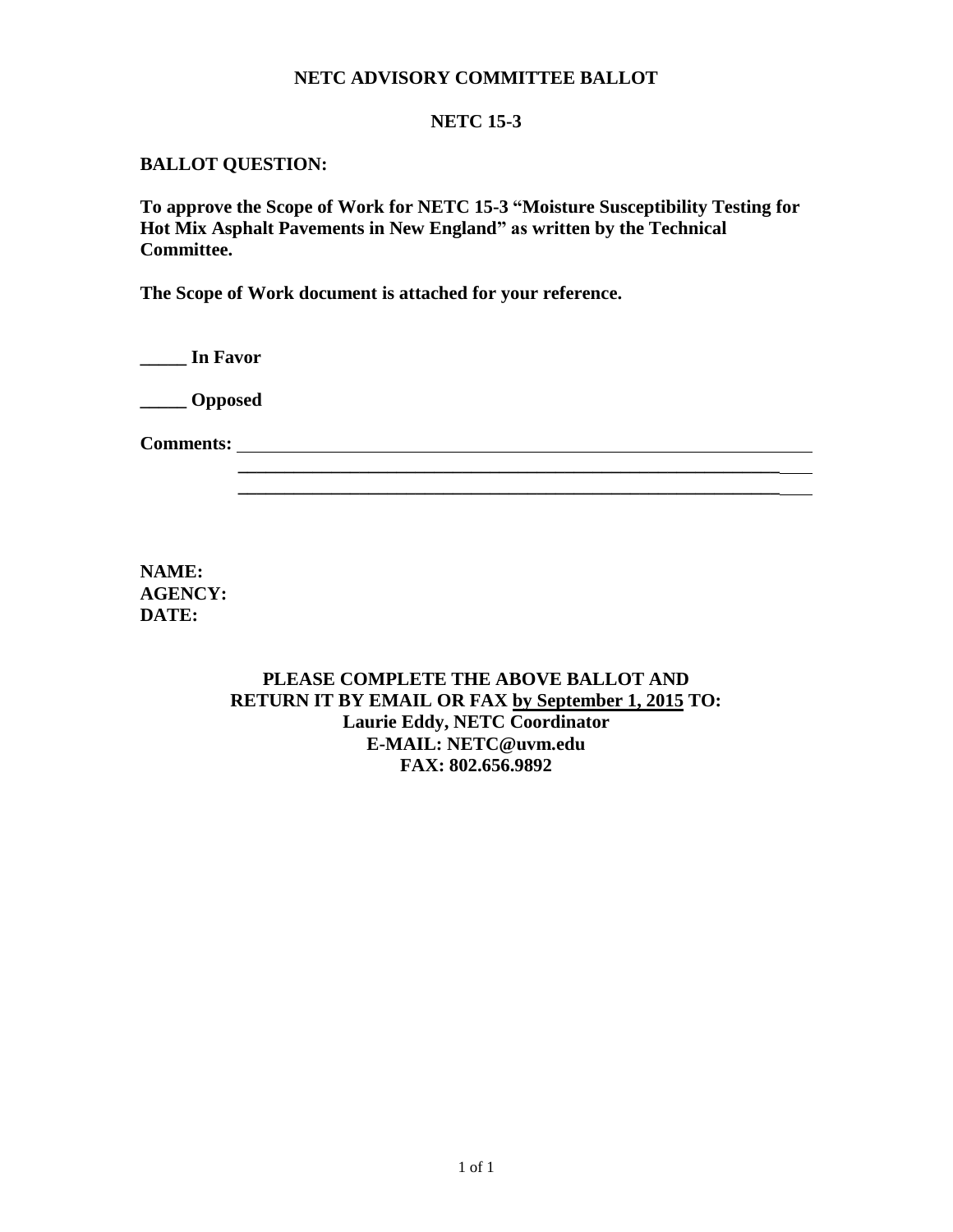## **NEW ENGLAND TRANSPORTATION CONSORTIUM SCOPE OF WORK**

## **NETC PROJECT: 15-3**

**Problem title:** Moisture Susceptibility Testing for Hot Mix Asphalt Pavements in New England

#### **Research problem statement:**

Moisture in Hot Mix Asphalt (HMA) pavements can create loss of stiffness and loss of structural strength. The most common form of moisture damage is through hydraulic scouring, in which air voids in pavements are saturated with water, and under traffic the trapped water repeatedly exerts pore pressure on the HMA. As a result, there is a loss of adhesion between aggregate and binder and a loss of cohesive bond within asphalt. This accelerates pavement failure such as raveling, cracking and rutting, and ultimately leads to a loss in the life of the pavement. This means the agencies have to maintain/rehabilitate roads more often than planned, and under conditions of restricted and limited budget, the public has to drive over poor quality roads. Poor quality roads not only lead to traffic delays and damaged vehicles, but also reduce the safety of the motorists.

A survey conducted for AASHTO agencies by Colorado DOT in 2002 shows that 87% of agencies use some type of moisture susceptibility testing and 82% require either lime and/or liquid anti-strip agents as treatments when needed. At the time only two New England states conducted testing, Vermont and Connecticut.

In recent years at least two New England state transportation agencies (Vermont and Maine) have observed premature failure of HMA pavements that may be, in part, caused by moisture damage.

Many test procedures have been developed and applied in the past to measure the susceptibility of HMA mixtures to moisture damage. The developed tests can be classified into two categories: qualitative tests and quantitative strength tests. The Boiling Water Test (ASTM D3625) and Static -Immersion Test (AASHTO T182) are qualitative tests, while the Lottman Test (NCHRP 246), Tunnicliff and Root Conditioning (NCHRP 274), Modified Lottman Test (AASHTO T283), Texas Freeze-Thaw Pedestal Test, and Immersion-Compression Test (AASHTO T165) are quantitative strength tests [Roberts, Kandhal, Brown, Lee, Kennedy 1996]. The strength tests allow numerical comparisons to be made between HMA mixtures.<sup>[1](#page-1-0)</sup> More recent advancements in moisture damage tests include the Hamburg Wheel Track test and the Moisture Induced Stress Tester.

The purpose of this research is to investigate the extent of moisture damage in New England HMA pavements, conduct laboratory testing on good and poor performing mixtures, develop recommendations on testing that correlates well with field performance and conduct testing on mixes with lime additive and liquid anti-strip additive.

<span id="page-1-0"></span> <sup>1</sup> EVALUATING MOISTURE SUSCEPTIBILITY OF ASPHALT MIXES, Elizabeth Rae Hunter and Khaled Ksaibati Department Civil and Architectural Engineering, University of Wyoming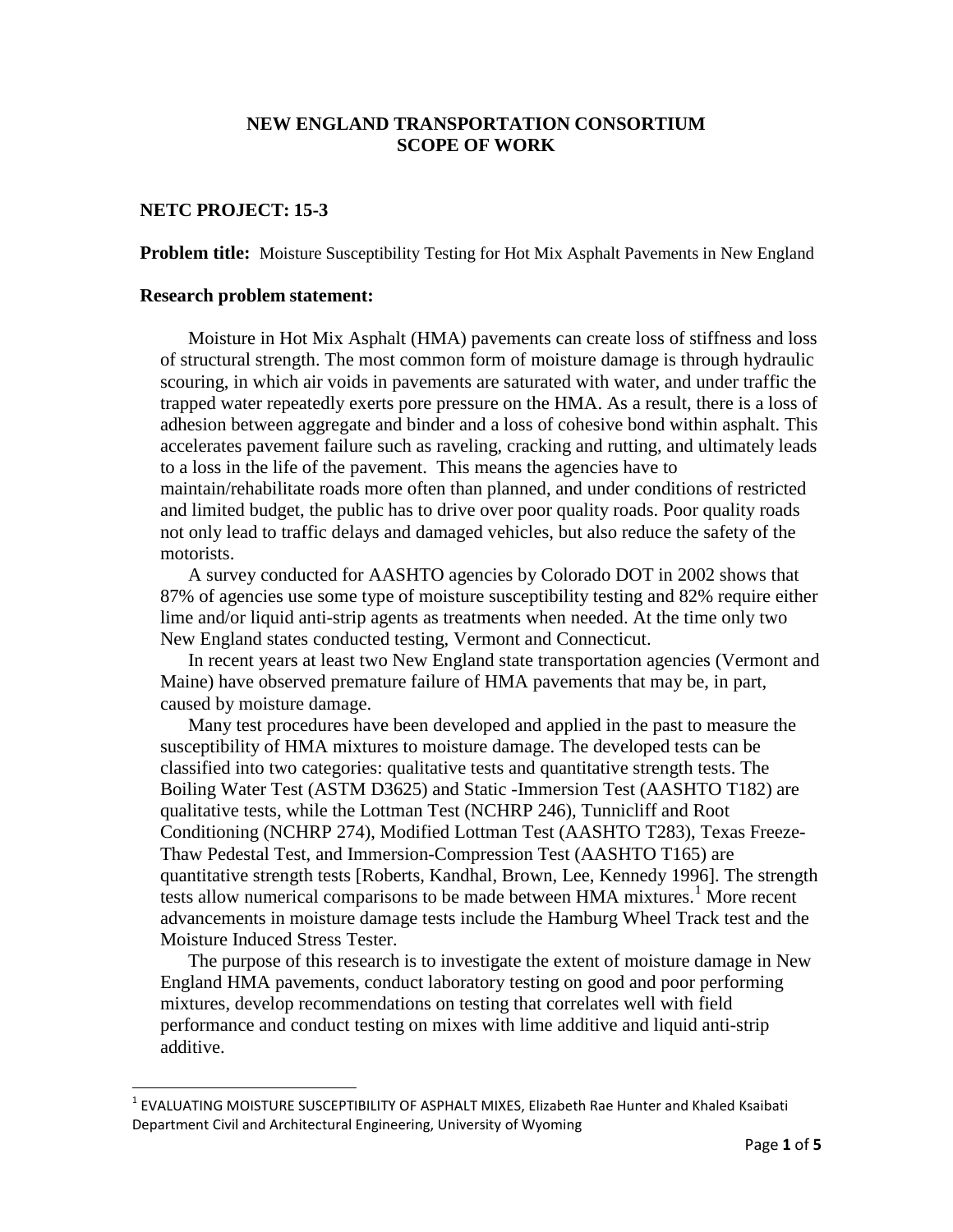## **Research objectives:**

This project will investigate the extent of HMA pavement damage due to moisture in New England and develop recommendations for test procedures that correlate well with actual field performance. Tasks could include:

- Identify several pavements or mixes from each state that appear to be prone to moisture damage as well as mixes that perform well.
- Document the moisture testing already being conducted by New England state DOT's and relevant studies that support this testing.
- Obtain samples and compare the effectiveness of T 283 (the most widely used test) with T 324 (Hamburg) and the method developed using MISTconditioned specimens in the AMPT. See which method correlates best with observed field performance.
- Recommend best practices for moisture testing of HMA pavements for New England mixes.
- Conduct testing on mixes with lime additive and liquid anti-strip to compare performance.

**Principle Tasks:** The proposal should include deliverable(s) at the conclusion of every major task. The deliverables should incorporate a summary of the data collected, a presentation on progress to the Technical Committee, and an interim report for review.

#### **Task 1: State of Practice / Literature Review**

In this task, the current state of practice for HMA moisture susceptibility testing in New England will be reviewed and summarized. Interviews with State representatives for each one of the six New England States shall be held to evaluate the effectiveness of each State's moisture susceptibility testing requirements. The interviews will also be conducted to identify each State's poor and good performing projects that have been associated to moisture damage. In addition, a literature review shall be conducted to compare New England's state of practice for HMA moisture susceptibility testing with the rest of the country and to evaluate the effectiveness of current testing methods to assess moisture damage potential, especially those specifically relevant to the climate and traffic conditions that exist in New England.

#### **Task 2: Identity and Inspect Moisture Susceptible Mixes**

In conjunction with the interviews conducted in Task 1, a list of good and poor performing projects that have been associated to moisture damage shall be generated for the New England regions. At least two good performers and three poor performers shall be identified from each State. Field inspections of these projects shall be conducted. Mix designs where material is readily available are preferred as part of this list so that potential laboratory testing may be conducted in Task 3. Mix design data shall be collected from the State as part of this task.

#### **Task 3: Laboratory Testing**

Based on Tasks 1 and 2, at least five good performing mixes and five poor performing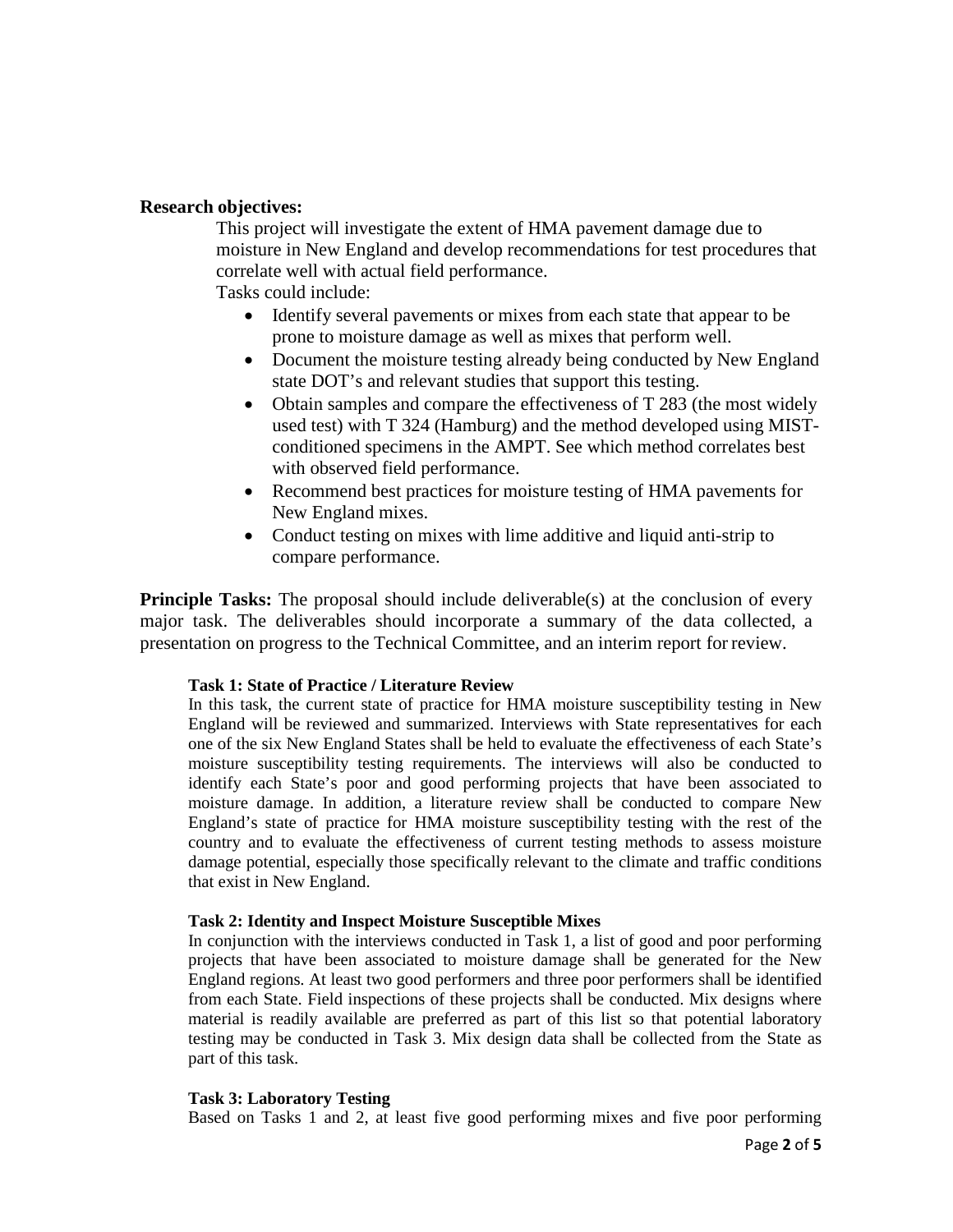mixes will be selected for further laboratory testing. The experimental plan shall be developed to compare the effectiveness of different moisture susceptibility tests; which must include at a minimum Tensile Strength Ratio (AASHTO T 283), Hamburg Wheel Track Testing (AASHTO T 324), and the method developed using MIST-conditioned specimens in the AMPT. Other testing methods that are identified in the Task 1 literature review as potentially effective for New England may also be added. The experimental plan shall be constructed as to compare each test method's correlation with actual field performance as well as identify potential factors that influence the performance of the mixes. Preference should be given to testing with field produced samples whenever possible. In addition, poor performing mixes will be altered with hydrated lime and liquid anti-strip materials to evaluate the ability of these additives to improve moisture susceptibility performance.

#### **Task 4: Final Report and Recommendations**

Prepare a research report highlighting the outcomes of the research. The report shall recommend best practices for moisture testing of HMA pavements for New England, including recommendations for test methods that better correlate with actual field performance. Additionally, the factors that impact moisture susceptibility as observed in the research will be highlighted as well as the effectiveness of hydrated lime and liquid antistrip additives

**MEETINGS WITH PROJECT TECHNICAL COMMITTEE:** The proposal should provide for a minimum of eight (8) meetings with the Technical Committee that has been established to monitor the progress of the project. The Technical Committee meetings will include a Kick-Off meeting at the start of the project, as well as meetings at the conclusion of every major task. Annually, the Principal Investigator will make presentations to the Technical Committee and the NETC Advisory Committee. These presentations can be conducted remotely using a webinar application.

**REPORTS:** The Principal Investigator will be required to prepare and distribute the following reports:

**Post-Task Reports:** One (1) copy prepared and e-mailed to the NETC Coordinator, after each Task is completed. Report should include documentation of the Research Project to date (completed Task) and the proposed next steps (proposed Task). The report should arrive no later than three (3) working days after the scheduled end date for the proposed Task. The Coordinator will forward copies to the Project Technical Committee. The Post-Task Report deliverables must also be included in the Schedule of Major Activities, which is required for all proposal submissions. Please see the Proposal Preparation Guidelines for more information.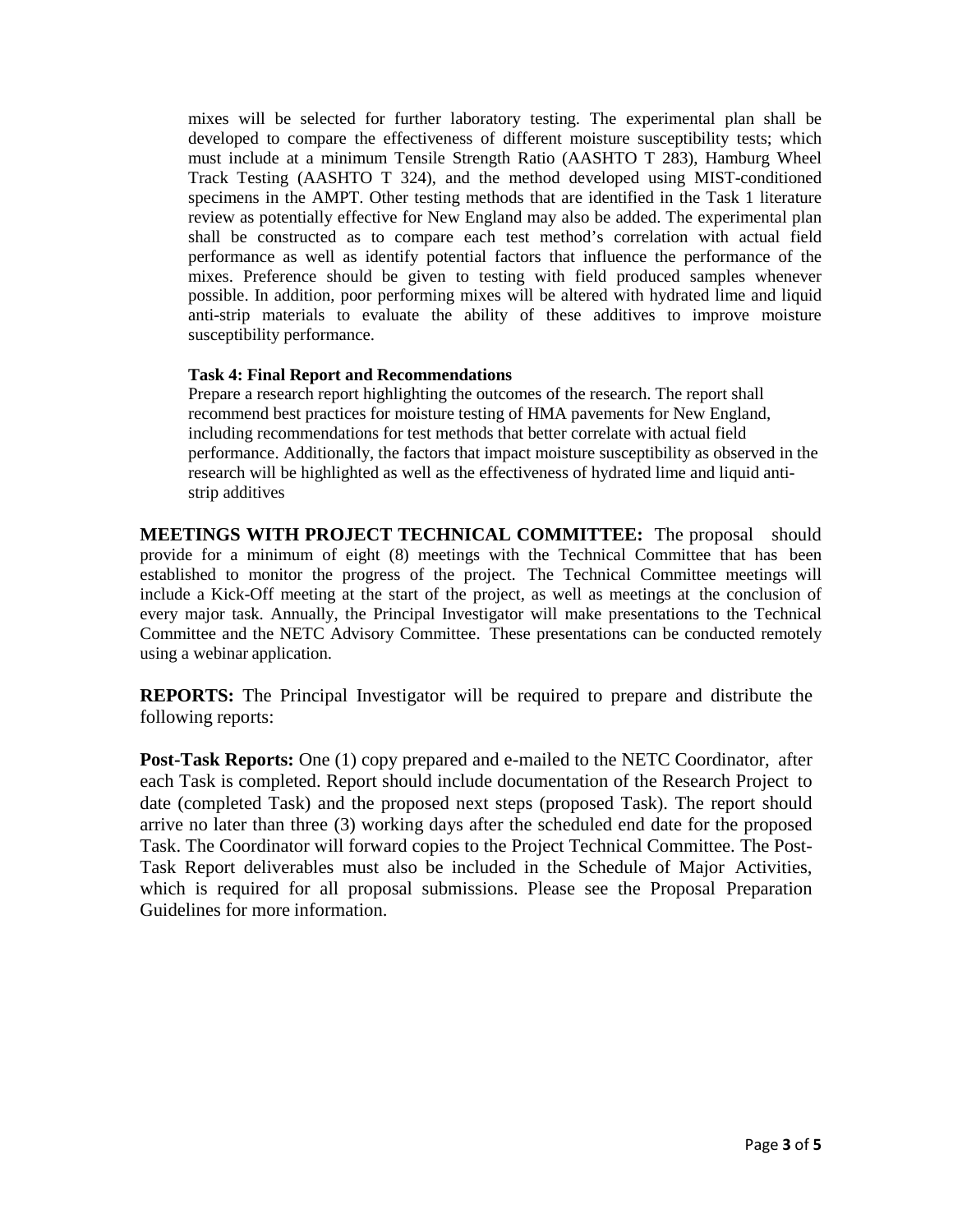**Quarterly Progress Reports**: One (1) copy prepared and e-mailed to the NETC Coordinator, on a calendar quarter basis, so as to arrive no later than three (3) working days after the end of the calendar quarter. The Coordinator will forward copies to the Project Technical Committee.

**Draft Final Report**: Seven (7) copies of the Draft Final Report will be prepared and distributed to the members of the Project Technical Committee for review prior to printing of the Final Report. Principal Investigators should allow ninety (90) days, in the Project Schedule, for completion of the review of the Draft Final Report including resolution of the Project Technical Committee's comments and receipt of approval from the Project Technical Committee Chairperson to submit the Final Report to the NETC Coordinator.

**Final Report**: Upon receipt of approval from the Chairperson of the Project Technical Committee to submit the Final Report to the NETC Coordinator, the PI will submit the following: a paper copy and a CD containing the report in ADOBE  $TM$  PDF. Upon submittal of the Final Report to the NETC Coordinator, Principal Investigators should allow thirty days in the project schedule for completion of the Coordinator's review. Following this review, the Coordinator will provide the PI with NETC report covers and backs and instruct the PI to print seventy-five (75) copies of the Final Report.

**TECHNOLOGY TRANSFER STRATEGY:** NETC recognizes that research results are not automatically put into practice upon completion of the research and publication of the final report. Effective implementation is more likely when researchers and user agencies collaborate to plan for implementation. Therefore, NETC requires that all research proposals for NETC funded research include an implementation plan and technology transfer strategy for incorporating the research results/products into practice. The implementation plan should be drafted by the PI in the final report, and should indicate the type of activities (workshops, demonstrations, etc.) that would be considered the most effective means for disseminating the results of the study to potential users. The PI will then need to work closely with the Technical Committee members to tailor the implementation plan to each DOT with a one page summary of the tasks and schedule of activities that should be carried out by the Technical Committee after the research project is complete. Additionally, the NETC requires that each project include a Tech Transfer Toolbox as a deliverable. The toolbox will include a one page fact sheet, a project poster, and a recording of a project presentation. Implementation of the research results should be viewed as a priority in the scope of work.

# **ESTIMATE OF FUNDING NEEDED: \$ 150,000**

# **RESEARCH PERIOD**: **18-24 Months**

The time to complete should be limited when feasible. If the scope of work dictates lengthy project duration, consider proposing a multi-phased project.